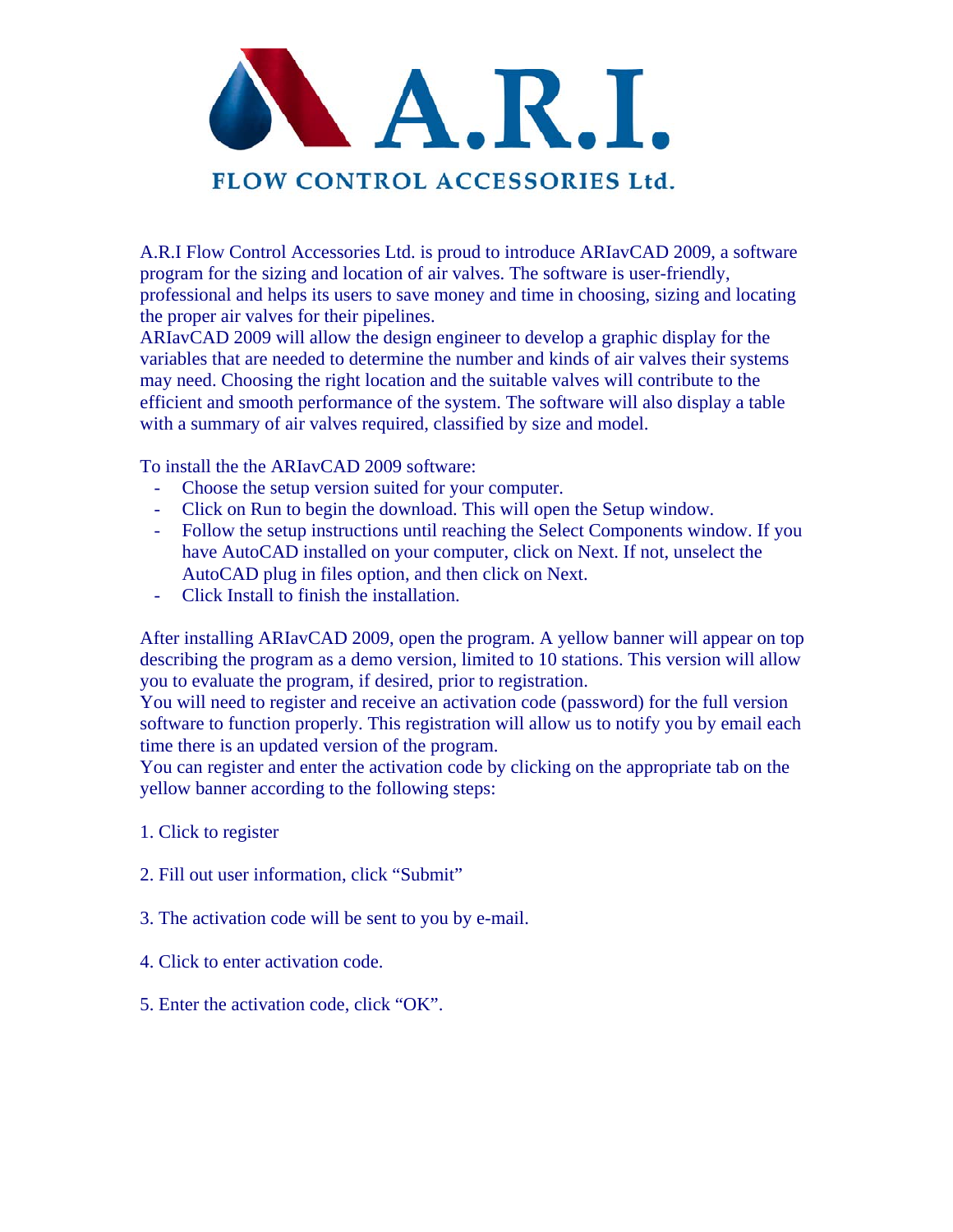| A ARINCAD                                                                                                                                                                                                                                                                                                                                                                                                                                   |                                                                                                   |                                                                          |          | $ 0x$                                                      |
|---------------------------------------------------------------------------------------------------------------------------------------------------------------------------------------------------------------------------------------------------------------------------------------------------------------------------------------------------------------------------------------------------------------------------------------------|---------------------------------------------------------------------------------------------------|--------------------------------------------------------------------------|----------|------------------------------------------------------------|
| File Edit Project Help<br>自然田口口用人用原理学                                                                                                                                                                                                                                                                                                                                                                                                       |                                                                                                   |                                                                          |          |                                                            |
| Denno version limited to 10 stations. Click here to register Click here to enter activation code                                                                                                                                                                                                                                                                                                                                            |                                                                                                   |                                                                          |          |                                                            |
| Catalog<br>7 X                                                                                                                                                                                                                                                                                                                                                                                                                              | Project Table Project Profile Project Report                                                      |                                                                          |          | $\star$ $\times$                                           |
|                                                                                                                                                                                                                                                                                                                                                                                                                                             | StationID<br>Distance<br>Elevation<br>$+1$                                                        | Accessories                                                              | Comments |                                                            |
|                                                                                                                                                                                                                                                                                                                                                                                                                                             |                                                                                                   |                                                                          |          |                                                            |
| <b>FLOW CONTROL ACCESSORIES Ltd.</b>                                                                                                                                                                                                                                                                                                                                                                                                        |                                                                                                   |                                                                          |          |                                                            |
| Check all UnCheck all                                                                                                                                                                                                                                                                                                                                                                                                                       |                                                                                                   |                                                                          |          |                                                            |
| Contraction of the state of the state of the state of the state of the state of the state of the state of the state of the state of the state of the state of the state of the state of the state of the state of the state o                                                                                                                                                                                                               |                                                                                                   |                                                                          |          |                                                            |
|                                                                                                                                                                                                                                                                                                                                                                                                                                             |                                                                                                   |                                                                          | a        |                                                            |
|                                                                                                                                                                                                                                                                                                                                                                                                                                             | Fullname                                                                                          |                                                                          |          |                                                            |
|                                                                                                                                                                                                                                                                                                                                                                                                                                             | Company                                                                                           |                                                                          |          |                                                            |
|                                                                                                                                                                                                                                                                                                                                                                                                                                             | Address:                                                                                          |                                                                          |          |                                                            |
|                                                                                                                                                                                                                                                                                                                                                                                                                                             | City:                                                                                             |                                                                          |          |                                                            |
|                                                                                                                                                                                                                                                                                                                                                                                                                                             | Postal code:                                                                                      |                                                                          |          |                                                            |
|                                                                                                                                                                                                                                                                                                                                                                                                                                             | Country.                                                                                          | State:                                                                   |          |                                                            |
|                                                                                                                                                                                                                                                                                                                                                                                                                                             | E-Mail                                                                                            |                                                                          |          |                                                            |
|                                                                                                                                                                                                                                                                                                                                                                                                                                             | Phone number:                                                                                     |                                                                          |          |                                                            |
|                                                                                                                                                                                                                                                                                                                                                                                                                                             | Serial number                                                                                     | 00359-OEM-8992687-00007                                                  |          |                                                            |
|                                                                                                                                                                                                                                                                                                                                                                                                                                             |                                                                                                   |                                                                          |          |                                                            |
|                                                                                                                                                                                                                                                                                                                                                                                                                                             |                                                                                                   | * In order to submit the request, you must be connected to the internet. |          |                                                            |
| Project pr<br>12                                                                                                                                                                                                                                                                                                                                                                                                                            |                                                                                                   |                                                                          |          |                                                            |
| <b>Ceneral</b>                                                                                                                                                                                                                                                                                                                                                                                                                              |                                                                                                   | Cancel<br>Submit                                                         |          |                                                            |
| Title<br>Description                                                                                                                                                                                                                                                                                                                                                                                                                        |                                                                                                   |                                                                          |          |                                                            |
| Author<br><b>B</b> Specification                                                                                                                                                                                                                                                                                                                                                                                                            |                                                                                                   |                                                                          |          |                                                            |
| Application<br>Municipal                                                                                                                                                                                                                                                                                                                                                                                                                    |                                                                                                   |                                                                          |          |                                                            |
| Fluid<br>Water<br><b>B</b> Units                                                                                                                                                                                                                                                                                                                                                                                                            |                                                                                                   |                                                                          |          |                                                            |
| Diameter units<br>Millimeter<br>Distance units<br>Meter                                                                                                                                                                                                                                                                                                                                                                                     |                                                                                                   |                                                                          |          |                                                            |
| Elevation units<br>Meter                                                                                                                                                                                                                                                                                                                                                                                                                    |                                                                                                   |                                                                          |          |                                                            |
| Flow rate units<br>Litres/second<br>Pressure units<br>Bars                                                                                                                                                                                                                                                                                                                                                                                  |                                                                                                   |                                                                          |          |                                                            |
| Fl Analysis<br>Title                                                                                                                                                                                                                                                                                                                                                                                                                        |                                                                                                   |                                                                          |          |                                                            |
|                                                                                                                                                                                                                                                                                                                                                                                                                                             |                                                                                                   |                                                                          |          |                                                            |
| e<br>$\bullet$<br>Œ                                                                                                                                                                                                                                                                                                                                                                                                                         |                                                                                                   |                                                                          |          | 7:20 PM<br>$EN = 244$                                      |
| D                                                                                                                                                                                                                                                                                                                                                                                                                                           |                                                                                                   |                                                                          |          | 6/15/2011                                                  |
|                                                                                                                                                                                                                                                                                                                                                                                                                                             |                                                                                                   |                                                                          |          |                                                            |
| A Marcan Com                                                                                                                                                                                                                                                                                                                                                                                                                                |                                                                                                   |                                                                          |          |                                                            |
| File Edit Project Help<br>日本田口に向えた同学者                                                                                                                                                                                                                                                                                                                                                                                                       |                                                                                                   |                                                                          |          |                                                            |
| o version limited to 10 stations. Cick here to register Cick here to enter activation code                                                                                                                                                                                                                                                                                                                                                  |                                                                                                   |                                                                          |          |                                                            |
| $\sim$ $\sim$ $\sim$ $\sim$ $\sim$                                                                                                                                                                                                                                                                                                                                                                                                          | Project Table Project Profile Project Report<br>StationID<br>Distance<br>Elevation<br>Accessories | Comments                                                                 |          | $\bullet$ x                                                |
| $\bullet$ 1                                                                                                                                                                                                                                                                                                                                                                                                                                 |                                                                                                   |                                                                          |          |                                                            |
| <b>FLOW CONTROL ACCESSORIES Ltd.</b>                                                                                                                                                                                                                                                                                                                                                                                                        |                                                                                                   |                                                                          |          |                                                            |
| Check all UnCheck all                                                                                                                                                                                                                                                                                                                                                                                                                       |                                                                                                   |                                                                          |          |                                                            |
|                                                                                                                                                                                                                                                                                                                                                                                                                                             |                                                                                                   |                                                                          |          |                                                            |
|                                                                                                                                                                                                                                                                                                                                                                                                                                             |                                                                                                   |                                                                          |          |                                                            |
| $\begin{tabular}{ c c c c } \hline \multicolumn{3}{ c }{\hline\multicolumn{3}{ c }{\hline\multicolumn{3}{ c }{\hline\multicolumn{3}{ c }{\hline\multicolumn{3}{ c }{\hline\multicolumn{3}{ c }{\hline\multicolumn{3}{ c }{\hline\multicolumn{3}{ c }{\hline\multicolumn{3}{ c }{\hline\multicolumn{3}{ c }{\hline\multicolumn{3}{ c }{\hline\multicolumn{3}{ c }{\hline\multicolumn{3}{ c }{\hline\multicolumn{3}{ c }{\hline\multicolumn{$ |                                                                                                   |                                                                          |          |                                                            |
|                                                                                                                                                                                                                                                                                                                                                                                                                                             |                                                                                                   |                                                                          |          |                                                            |
|                                                                                                                                                                                                                                                                                                                                                                                                                                             |                                                                                                   |                                                                          |          |                                                            |
|                                                                                                                                                                                                                                                                                                                                                                                                                                             | Please enter activation code:                                                                     | ex.                                                                      |          |                                                            |
|                                                                                                                                                                                                                                                                                                                                                                                                                                             |                                                                                                   |                                                                          |          |                                                            |
|                                                                                                                                                                                                                                                                                                                                                                                                                                             |                                                                                                   | OK Cancel                                                                |          |                                                            |
|                                                                                                                                                                                                                                                                                                                                                                                                                                             |                                                                                                   |                                                                          |          |                                                            |
|                                                                                                                                                                                                                                                                                                                                                                                                                                             |                                                                                                   |                                                                          |          |                                                            |
| Freest prog                                                                                                                                                                                                                                                                                                                                                                                                                                 |                                                                                                   |                                                                          |          |                                                            |
| General                                                                                                                                                                                                                                                                                                                                                                                                                                     |                                                                                                   |                                                                          |          |                                                            |
| The<br>Description                                                                                                                                                                                                                                                                                                                                                                                                                          |                                                                                                   |                                                                          |          |                                                            |
| Author<br><b>El Specification</b>                                                                                                                                                                                                                                                                                                                                                                                                           |                                                                                                   |                                                                          |          |                                                            |
| Application<br>Municipal<br>Fluid<br>Water                                                                                                                                                                                                                                                                                                                                                                                                  |                                                                                                   |                                                                          |          |                                                            |
| <b>El Units</b><br>Diameter units<br>Millimeter                                                                                                                                                                                                                                                                                                                                                                                             |                                                                                                   |                                                                          |          |                                                            |
| Meter<br>Distance units<br>Elevation units<br>Meter                                                                                                                                                                                                                                                                                                                                                                                         |                                                                                                   |                                                                          |          |                                                            |
| Flow rate units<br>Litres/second<br>Pressure units<br>Bars                                                                                                                                                                                                                                                                                                                                                                                  |                                                                                                   |                                                                          |          |                                                            |
| <b>R</b> Analysis<br>Title                                                                                                                                                                                                                                                                                                                                                                                                                  |                                                                                                   |                                                                          |          |                                                            |
|                                                                                                                                                                                                                                                                                                                                                                                                                                             |                                                                                                   |                                                                          |          |                                                            |
| <b>OCHDIVIO</b><br><b>AW</b>                                                                                                                                                                                                                                                                                                                                                                                                                |                                                                                                   |                                                                          |          | EN - $\frac{1}{2}$ (v = $\frac{721 \text{ PM}}{6/15/2011}$ |